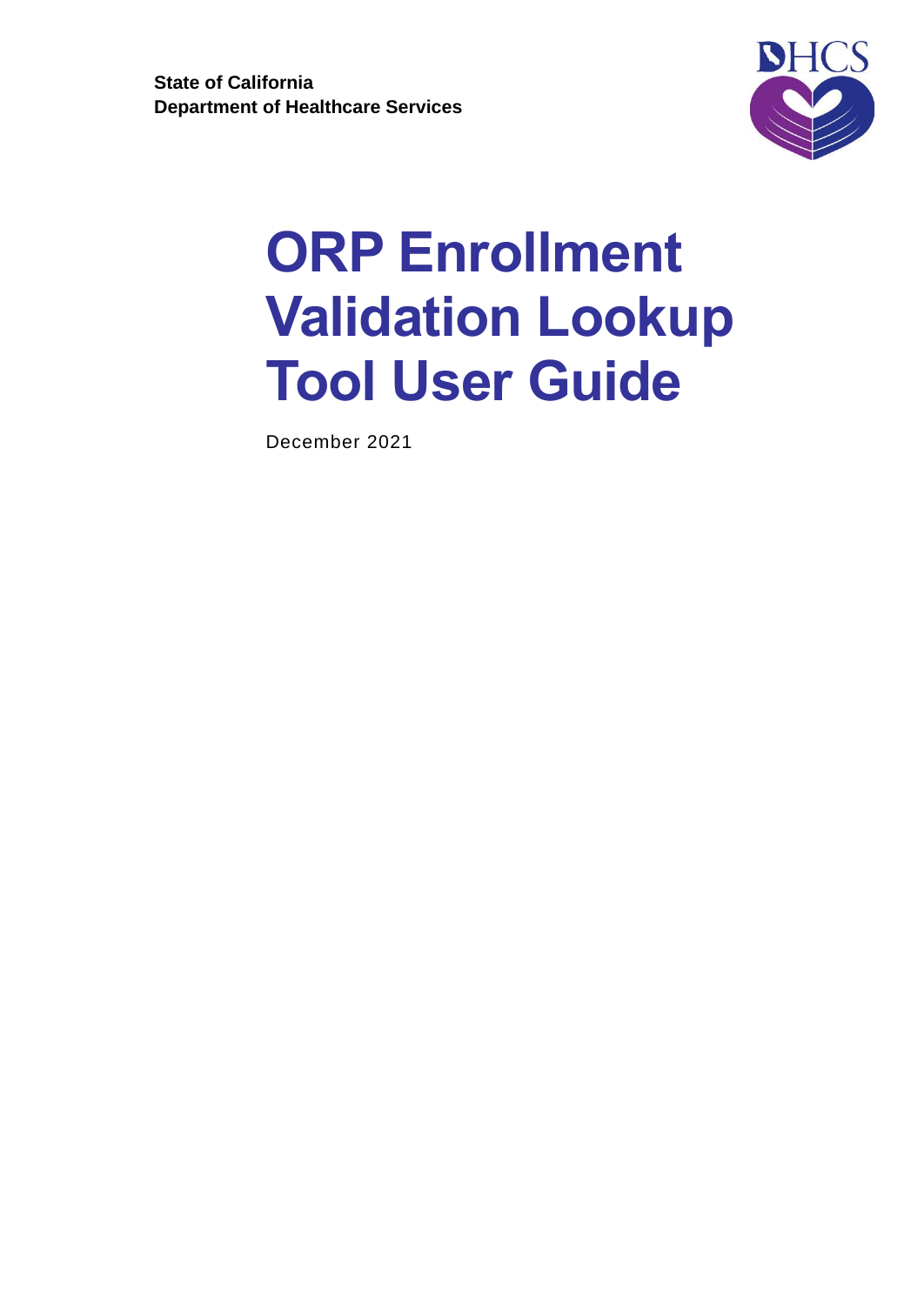# ORP Enrollment Validation Lookup

The Ordering, Referring and Prescribing (ORP) Enrollment Validation Lookup Tool allows billing providers to validate their ORP enrollment status with a valid Type 1 (individual) National Provider Identifier (NPI) enrolled with Medi-Cal or Medicare for a particular date of service. This supports the ORP provider "pre-check" allowing the billing provider to validate the ORP provider prior to submitting a claim.

### How to Access the ORP Enrollment Validation Lookup Tool

To access the ORP Enrollment Validation Lookup Tool, complete the following steps:

- 1. Navigate to the Medi-Cal Provider website: [www.medi-cal.ca.gov](http://www.medi-cal.ca.gov/)
- 2. Navigate to the ORP Landing page by selecting the 'Resources' tab, then 'References', then 'Ordering, Referring and Prescribing'.
- 3. On the ORP Landing Page under 'Resources and Downloads' click 'ORP Enrollment Validation Lookup'.
- 4. You have now navigated to the 'ORP Enrollment Validation Lookup' Tool.

| - 0<br>in.                                 |                                  |                                                                                                                                                                                                                                                                                                                                                                                                                                                                                                                                                                                                                                                                                                                  |                  |                 |                 | & Login<br><b>O</b> Settings |
|--------------------------------------------|----------------------------------|------------------------------------------------------------------------------------------------------------------------------------------------------------------------------------------------------------------------------------------------------------------------------------------------------------------------------------------------------------------------------------------------------------------------------------------------------------------------------------------------------------------------------------------------------------------------------------------------------------------------------------------------------------------------------------------------------------------|------------------|-----------------|-----------------|------------------------------|
| <b>ODHCS</b> Medi-Cal Providers            | ۰<br>Providers -                 | åî<br><b>Beneficiaries</b>                                                                                                                                                                                                                                                                                                                                                                                                                                                                                                                                                                                                                                                                                       | X<br>Resources - | ର,<br>Related - | ఆ<br>Contact Us | Q<br>Search                  |
| References<br>ORP<br>Home                  | ORP Enrollment Validation Lookup |                                                                                                                                                                                                                                                                                                                                                                                                                                                                                                                                                                                                                                                                                                                  |                  |                 |                 |                              |
|                                            |                                  | Ordering, Referring and Prescribing (ORP) Enrollment Validation Lookup                                                                                                                                                                                                                                                                                                                                                                                                                                                                                                                                                                                                                                           |                  |                 |                 |                              |
|                                            | * NPI                            | NPI                                                                                                                                                                                                                                                                                                                                                                                                                                                                                                                                                                                                                                                                                                              |                  |                 |                 |                              |
|                                            | * Date Of Service                | mm/dd/yyyy                                                                                                                                                                                                                                                                                                                                                                                                                                                                                                                                                                                                                                                                                                       |                  |                 |                 |                              |
|                                            |                                  | Clear                                                                                                                                                                                                                                                                                                                                                                                                                                                                                                                                                                                                                                                                                                            | Submit           |                 |                 |                              |
| ORP Directory Lookup Conditions of Use:    |                                  |                                                                                                                                                                                                                                                                                                                                                                                                                                                                                                                                                                                                                                                                                                                  |                  |                 |                 |                              |
| Cal.ca.gov website.<br>enrollment process. |                                  | 1. The ORP Directory Lookup Conditions of Use are in addition to, and not in lieu of, the Conditions of Use contained on the Medi-<br>2. The ORP Directory Lookup is being made available for user test purposes. The application is provided on an "as-is" and "as<br>available" basis. Should you encounter any issues with the application please contact us at 1-800-541-5555.<br>3. The ORP Directory Lookup does not include providers who have submitted applications and are currently in the Medi-Cal<br>4. Use of the ORP Directory Lookup does not guarantee payment of any submitted claims. Payment is subject to all other claim<br>processing edits and audits at the time of claim adjudication. |                  |                 |                 |                              |
|                                            |                                  |                                                                                                                                                                                                                                                                                                                                                                                                                                                                                                                                                                                                                                                                                                                  |                  |                 |                 |                              |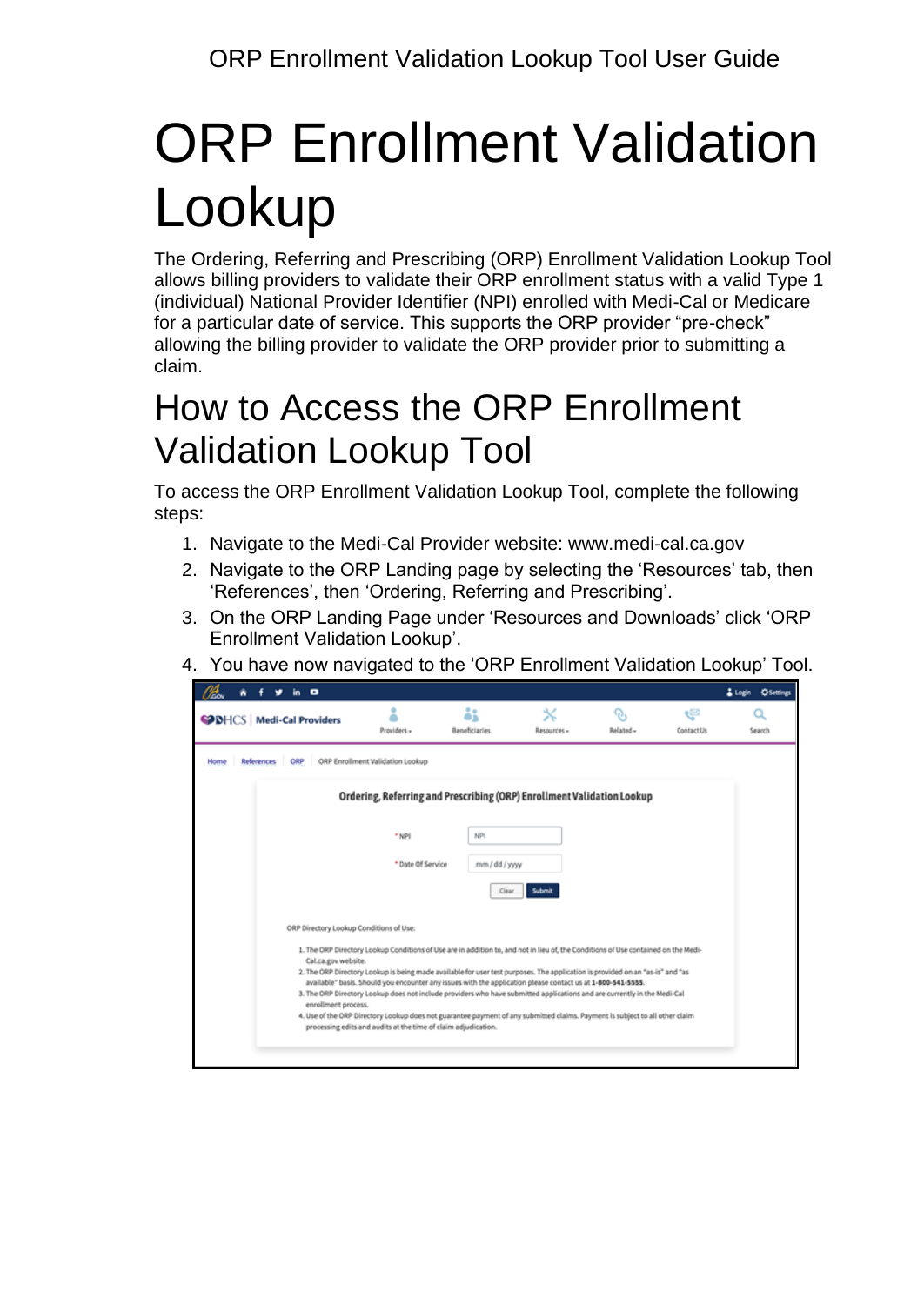### How to Search by NPI to Identify ORP Providers

To search for an NPI to validate their enrollment status for ORP, complete the following steps:

- 1.Enter an NPI
- 2.Enter a Date of Service
- 3. Click 'Submit'
- 4. The application will return a 'Transaction Number' and 'Response Message'
- 5. Record your transaction number as evidence of the transaction and response.

**Note:** A transaction number, NPI and date of service will be required if you contact Medi-Cal pertaining to a claim billed.

#### Response Messages

Listed below are the four (4) response messages the application will return:

1.Yes, this provider is an active ORP for this Date of Service – The ORP NPI entered is a valid Type 1 (individual) NPI that is enrolled with Medi-Cal or Medicare for the date of service entered.

|      |            |                                 | $\bullet$ |                                                                                                |                     |                                                                                                                                                                                                                                                                                                                                                                                                                                                                                                                                                                                                                                                                                               |                 |                   | Login Osettings |
|------|------------|---------------------------------|-----------|------------------------------------------------------------------------------------------------|---------------------|-----------------------------------------------------------------------------------------------------------------------------------------------------------------------------------------------------------------------------------------------------------------------------------------------------------------------------------------------------------------------------------------------------------------------------------------------------------------------------------------------------------------------------------------------------------------------------------------------------------------------------------------------------------------------------------------------|-----------------|-------------------|-----------------|
|      |            | <b>ODHCS</b> Medi-Cal Providers |           | å<br>Provident .                                                                               | åŝ<br>Seseficiaries | x<br>Resources -                                                                                                                                                                                                                                                                                                                                                                                                                                                                                                                                                                                                                                                                              | ର,<br>Related = | e53<br>Contact Us | Search          |
| Home | References | CRP                             |           | ORP Enrollment Validation Lookup                                                               |                     |                                                                                                                                                                                                                                                                                                                                                                                                                                                                                                                                                                                                                                                                                               |                 |                   |                 |
|      |            |                                 |           |                                                                                                |                     | Ordering, Referring and Prescribing (ORP) Enrollment Validation Lookup                                                                                                                                                                                                                                                                                                                                                                                                                                                                                                                                                                                                                        |                 |                   |                 |
|      |            |                                 |           | Transaction Number: 1309000008<br>Yes, this provider is an active ORP for this Date of Service |                     |                                                                                                                                                                                                                                                                                                                                                                                                                                                                                                                                                                                                                                                                                               |                 |                   |                 |
|      |            |                                 |           |                                                                                                | *NPI                | 1003000175                                                                                                                                                                                                                                                                                                                                                                                                                                                                                                                                                                                                                                                                                    |                 |                   |                 |
|      |            |                                 |           |                                                                                                | * Date Of Service   | 07/27/2021<br>CHA                                                                                                                                                                                                                                                                                                                                                                                                                                                                                                                                                                                                                                                                             | Submit          |                   |                 |
|      |            |                                 |           | ORP Directory Lookup Conditions of Use:                                                        |                     |                                                                                                                                                                                                                                                                                                                                                                                                                                                                                                                                                                                                                                                                                               |                 |                   |                 |
|      |            |                                 | website.  |                                                                                                |                     | 1. The ORP Directory Lookup Conditions of Use are in addition to, and not in lieu of, the Conditions of Use contained on the Medi-Cal.ca.gov<br>2. The ORP Directory Lookup is being made available for user test purposes. The application is provided on an "as-is" and "as available" basis.<br>Should you encounter any issues with the application please contact us at 1-800-541-5555.<br>3. The ORP Directory Lookup does not include providers who have submitted applications and are currently in the Medi-Cal enrollment process.<br>4. Use of the ORP Directory Lookup does not guarantee payment of any submitted claims. Payment is subject to all other claim processing edits |                 |                   |                 |
|      |            |                                 |           | and audits at the time of claim adjudication.                                                  |                     |                                                                                                                                                                                                                                                                                                                                                                                                                                                                                                                                                                                                                                                                                               |                 |                   |                 |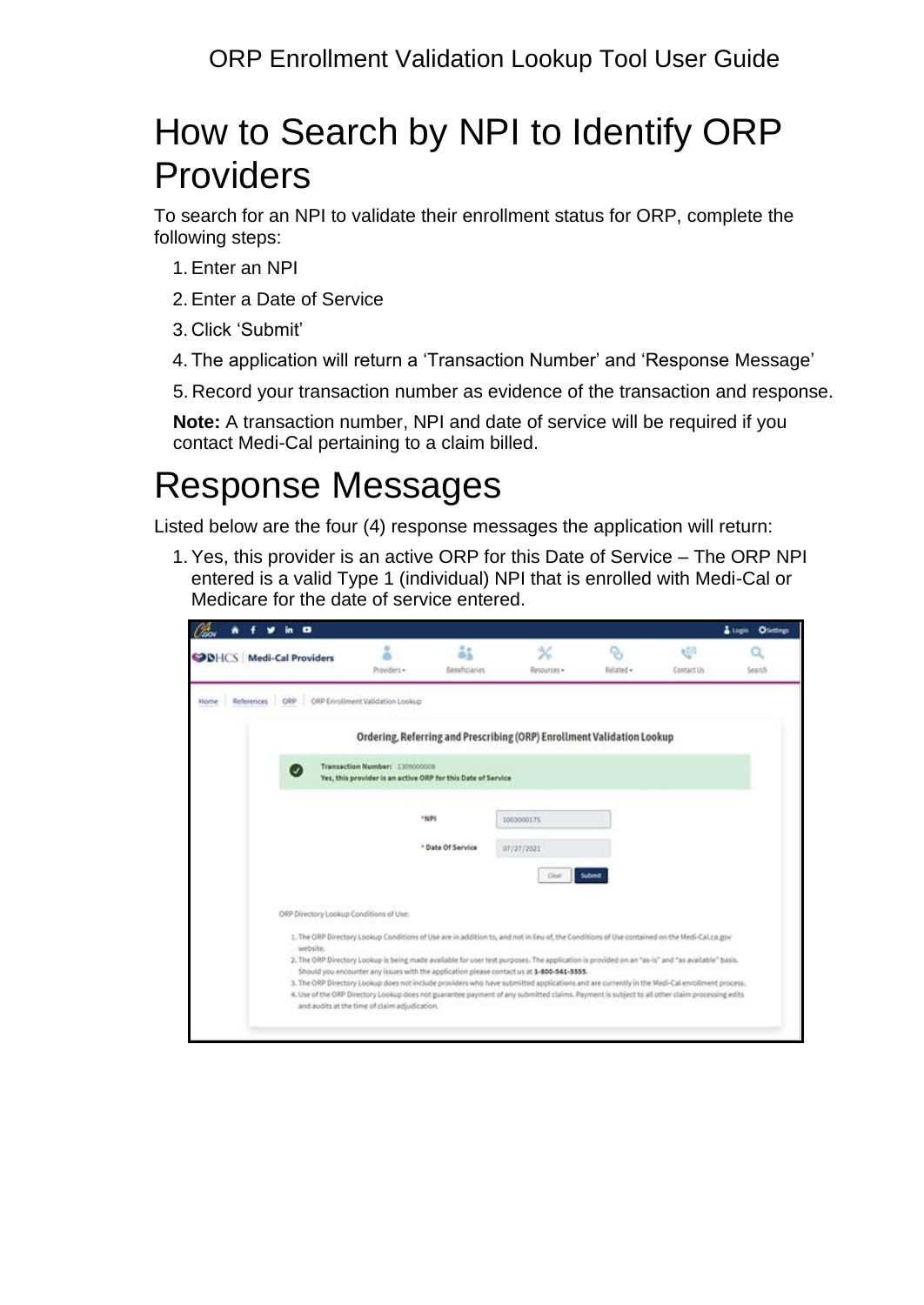#### ORP Enrollment Validation Lookup Tool User Guide

2. No, this provider is not an active ORP for this Date of Service – The ORP NPI entered is a valid Type 1 (individual) NPI but the provider does not have an active enrollment status with Medi-Cal or Medicare for the date of service entered.

| $\bullet$                       |                                               |                                                                             |                                                             |                                                                 |                                                                                                     | Login Osettings                                                                                                                                                                                                                                                                                                                                                                                                                                                                                                                                                                                                                                                           |
|---------------------------------|-----------------------------------------------|-----------------------------------------------------------------------------|-------------------------------------------------------------|-----------------------------------------------------------------|-----------------------------------------------------------------------------------------------------|---------------------------------------------------------------------------------------------------------------------------------------------------------------------------------------------------------------------------------------------------------------------------------------------------------------------------------------------------------------------------------------------------------------------------------------------------------------------------------------------------------------------------------------------------------------------------------------------------------------------------------------------------------------------------|
| <b>ODHCS</b> Medi-Cal Providers | 2<br>Providers +                              | åi<br><b>Benehciaries</b>                                                   | $\propto$<br>Resources +                                    | କ,<br>Related .                                                 | <b>CB</b><br>Contact Us                                                                             | Search                                                                                                                                                                                                                                                                                                                                                                                                                                                                                                                                                                                                                                                                    |
| ORP                             |                                               |                                                                             |                                                             |                                                                 |                                                                                                     |                                                                                                                                                                                                                                                                                                                                                                                                                                                                                                                                                                                                                                                                           |
|                                 |                                               |                                                                             |                                                             |                                                                 |                                                                                                     |                                                                                                                                                                                                                                                                                                                                                                                                                                                                                                                                                                                                                                                                           |
| O                               |                                               |                                                                             |                                                             |                                                                 |                                                                                                     |                                                                                                                                                                                                                                                                                                                                                                                                                                                                                                                                                                                                                                                                           |
|                                 |                                               |                                                                             | 1992994487                                                  |                                                                 |                                                                                                     |                                                                                                                                                                                                                                                                                                                                                                                                                                                                                                                                                                                                                                                                           |
|                                 |                                               |                                                                             | 10/05/2009<br>Clear                                         |                                                                 |                                                                                                     |                                                                                                                                                                                                                                                                                                                                                                                                                                                                                                                                                                                                                                                                           |
|                                 |                                               |                                                                             |                                                             |                                                                 |                                                                                                     |                                                                                                                                                                                                                                                                                                                                                                                                                                                                                                                                                                                                                                                                           |
| website.                        |                                               |                                                                             |                                                             |                                                                 |                                                                                                     |                                                                                                                                                                                                                                                                                                                                                                                                                                                                                                                                                                                                                                                                           |
|                                 | and audits at the time of claim adjudication. |                                                                             |                                                             |                                                                 |                                                                                                     |                                                                                                                                                                                                                                                                                                                                                                                                                                                                                                                                                                                                                                                                           |
|                                 |                                               | ORP Enrollment Validation Lookup<br>ORP Directory Lookup Conditions of Use: | Transaction Number: 1309000012<br>*NPI<br>* Date Of Service | No, this provider is not an active ORP for this Date of Service | Submit<br>Should you encounter any issues with the application please contact us at 1-800-541-5555. | Ordering, Referring and Prescribing (ORP) Enrollment Validation Lookup<br>1. The ORP Directory Lookup Conditions of Use are in addition to, and not in lieu of, the Conditions of Use contained on the Medi-CaLca.gov<br>2. The ORP Directory Lookup is being made available for user test purposes. The application is provided on an "as-is" and "as available" basis.<br>3. The ORP Directory Lookup does not include providers who have submitted applications and are currently in the Medi-Cal enrollment process.<br>4. Use of the ORP Directory Lookup does not guarantee payment of any submitted claims, Payment is subject to all other claim processing edits |

3. The NPI provided is not an active Type 1 (individual) NPI registered within the National Plan & Provider Enumeration System (NPPES). – The ORP NPI entered is either not a valid NPI, deactivated or is registered as a Type 2 (organizational) NPI. Verify the number.

|                          | $\mathbf{b}$ $\mathbf{a}$                                                             |                                                                                                                                                                                                                                                                                                                                                                                                                                                                                                                                                                                                                                                                                                                  |                            |             |           |                    | & Login<br><b>O</b> Settings |
|--------------------------|---------------------------------------------------------------------------------------|------------------------------------------------------------------------------------------------------------------------------------------------------------------------------------------------------------------------------------------------------------------------------------------------------------------------------------------------------------------------------------------------------------------------------------------------------------------------------------------------------------------------------------------------------------------------------------------------------------------------------------------------------------------------------------------------------------------|----------------------------|-------------|-----------|--------------------|------------------------------|
| ODHCS Medi-Cal Providers |                                                                                       | Providers -                                                                                                                                                                                                                                                                                                                                                                                                                                                                                                                                                                                                                                                                                                      | åi<br><b>Beneficiaries</b> | Resources - | Related + | $+53$<br>ContactUs | Search                       |
| References<br>Home       | ORP                                                                                   | ORP Enrollment Validation Lookup                                                                                                                                                                                                                                                                                                                                                                                                                                                                                                                                                                                                                                                                                 |                            |             |           |                    |                              |
|                          |                                                                                       | Ordering, Referring and Prescribing (ORP) Enrollment Validation Lookup                                                                                                                                                                                                                                                                                                                                                                                                                                                                                                                                                                                                                                           |                            |             |           |                    |                              |
|                          |                                                                                       | Transaction Number: 1309000235<br>The NPI provided is not an active Type 1 (Individual) NPI registered with in the National Plan & Provider<br><b>Enumeration System (NPPES).</b>                                                                                                                                                                                                                                                                                                                                                                                                                                                                                                                                |                            |             |           |                    |                              |
|                          |                                                                                       | " NPI                                                                                                                                                                                                                                                                                                                                                                                                                                                                                                                                                                                                                                                                                                            | 1053532143                 |             |           |                    |                              |
|                          |                                                                                       | * Date Of Service                                                                                                                                                                                                                                                                                                                                                                                                                                                                                                                                                                                                                                                                                                | 01/01/2020                 |             |           |                    |                              |
|                          |                                                                                       |                                                                                                                                                                                                                                                                                                                                                                                                                                                                                                                                                                                                                                                                                                                  | Clear                      | Submit      |           |                    |                              |
|                          | ORP Directory Lookup Conditions of Use:<br>Cal.ca.gov website.<br>enrollment process. | 1. The ORP Directory Lookup Conditions of Use are in addition to, and not in lieu of, the Conditions of Use contained on the Medi-<br>2. The ORP Directory Lookup is being made available for user test purposes. The application is provided on an "as-is" and "as<br>available" basis. Should you encounter any issues with the application please contact us at 1-800-541-5555.<br>3. The ORP Directory Lookup does not include providers who have submitted applications and are currently in the Medi-Cal<br>4. Use of the ORP Directory Lookup does not guarantee payment of any submitted claims. Payment is subject to all other claim<br>processing edits and audits at the time of claim adjudication. |                            |             |           |                    |                              |